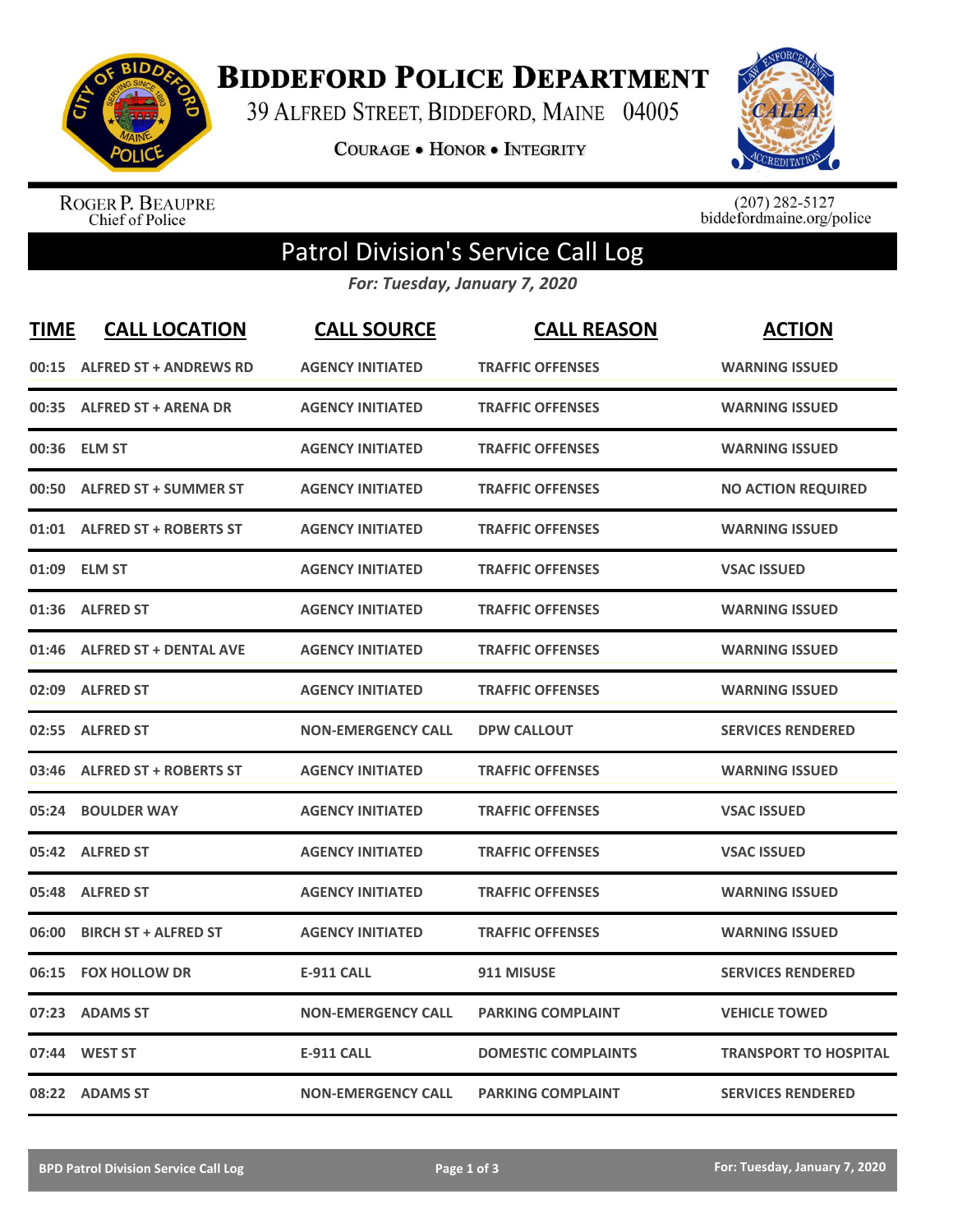| <b>TIME</b> | <b>CALL LOCATION</b>         | <b>CALL SOURCE</b>        | <b>CALL REASON</b>                             | <b>ACTION</b>                |
|-------------|------------------------------|---------------------------|------------------------------------------------|------------------------------|
|             | 09:23 MAIN ST                | <b>NON-EMERGENCY CALL</b> | <b>MISSING PERSON</b>                          | <b>REPORT TAKEN</b>          |
| 09:46       | <b>MAPLEWOOD AVE</b>         | <b>E-911 CALL</b>         | 911 MISUSE                                     | <b>SERVICES RENDERED</b>     |
|             | 09:48 ALFRED ST              | <b>WALK-IN AT STATION</b> | <b>PAPERWORK</b>                               | <b>SERVICES RENDERED</b>     |
|             | 09:50 ELM ST                 | <b>E-911 CALL</b>         | 911 MISUSE                                     | <b>SERVICES RENDERED</b>     |
|             | 10:25 JEFFERSON ST           | <b>NON-EMERGENCY CALL</b> | <b>ASSIST PD AGENCY</b>                        | <b>NEGATIVE CONTACT</b>      |
|             | 10:52 ELM ST                 | <b>NON-EMERGENCY CALL</b> | <b>CHECK WELFARE</b>                           | <b>SERVICES RENDERED</b>     |
|             | 10:53 WESLEY DR              | <b>NON-EMERGENCY CALL</b> | <b>THEFT</b>                                   | <b>REPORT TAKEN</b>          |
|             | 10:59 SOUTH ST               | <b>NON-EMERGENCY CALL</b> | <b>BURGLARY</b>                                | <b>REPORT TAKEN</b>          |
|             | 11:04 WESTMORE AVE           | <b>AGENCY INITIATED</b>   | <b>ANIMAL COMPLAINT</b>                        | <b>WARNING ISSUED</b>        |
|             | 11:08 CLEAVES ST             | <b>AGENCY INITIATED</b>   | <b>ASSIST AGENCY</b>                           | <b>SERVICES RENDERED</b>     |
|             | 11:24 OLD DOGS LN            | <b>NON-EMERGENCY CALL</b> | <b>THEFT</b>                                   | <b>REPORT TAKEN</b>          |
|             | 11:34 ALFRED ST              | <b>WALK-IN AT STATION</b> | <b>SUSPICION</b>                               | <b>SERVICES RENDERED</b>     |
|             | 12:48 SUMMER ST              | <b>AGENCY INITIATED</b>   | <b>ANIMAL COMPLAINT</b>                        | <b>SERVICES RENDERED</b>     |
|             | 13:12 ALFRED ST              | <b>WALK-IN AT STATION</b> | <b>SUSPICION</b>                               | <b>NO ACTION REQUIRED</b>    |
|             | 13:58 ALFRED ST              | <b>RADIO</b>              | <b>ALL OTHER</b>                               | <b>SERVICES RENDERED</b>     |
|             | 14:20 SOUTH ST               | E-911 CALL                | <b>CIVIL COMPLAINT</b>                         | <b>CIVIL COMPLAINT</b>       |
|             | 14:58 SUMMER ST              | <b>WALK-IN AT STATION</b> | <b>FRAUD (INSUFFICIENT FUNDS)</b>              | <b>REFERRED OTHER AGENCY</b> |
|             | 15:16 ELM ST                 | <b>E-911 CALL</b>         | 911 MISUSE                                     | <b>NO ACTION REQUIRED</b>    |
|             | 15:30 SIMARD AVE             | <b>RADIO</b>              | <b>PARKING COMPLAINT</b>                       | <b>SERVICES RENDERED</b>     |
|             | 15:39 LESSARD AVE            | <b>WALK-IN AT STATION</b> | <b>ALL OTHER</b>                               | <b>SERVICES RENDERED</b>     |
|             | 15:48 ALFRED ST + BARRA RD   | <b>E-911 CALL</b>         | 911 MISUSE                                     | <b>SERVICES RENDERED</b>     |
|             | 15:54 GRANITE ST             | <b>AGENCY INITIATED</b>   | <b>JUVENILE OFFENSES</b>                       | <b>SERVICES RENDERED</b>     |
|             | 16:09 HAZEL ST               | <b>NON-EMERGENCY CALL</b> | ATTEMPTED/THREATENED SUICIDE SERVICES RENDERED |                              |
|             | 16:24 ELM ST                 | <b>NON-EMERGENCY CALL</b> | <b>ASSIST DHHS</b>                             | <b>NEGATIVE CONTACT</b>      |
|             | <b>16:31 CHANNEL COVE LN</b> | E-911 CALL                | <b>DEATH ATTENDED &amp; UNATTENDED</b>         | <b>REPORT TAKEN</b>          |
|             | 16:32 POOL ST + HILL ST      | <b>AGENCY INITIATED</b>   | <b>TRAFFIC OFFENSES</b>                        | <b>WARNING ISSUED</b>        |